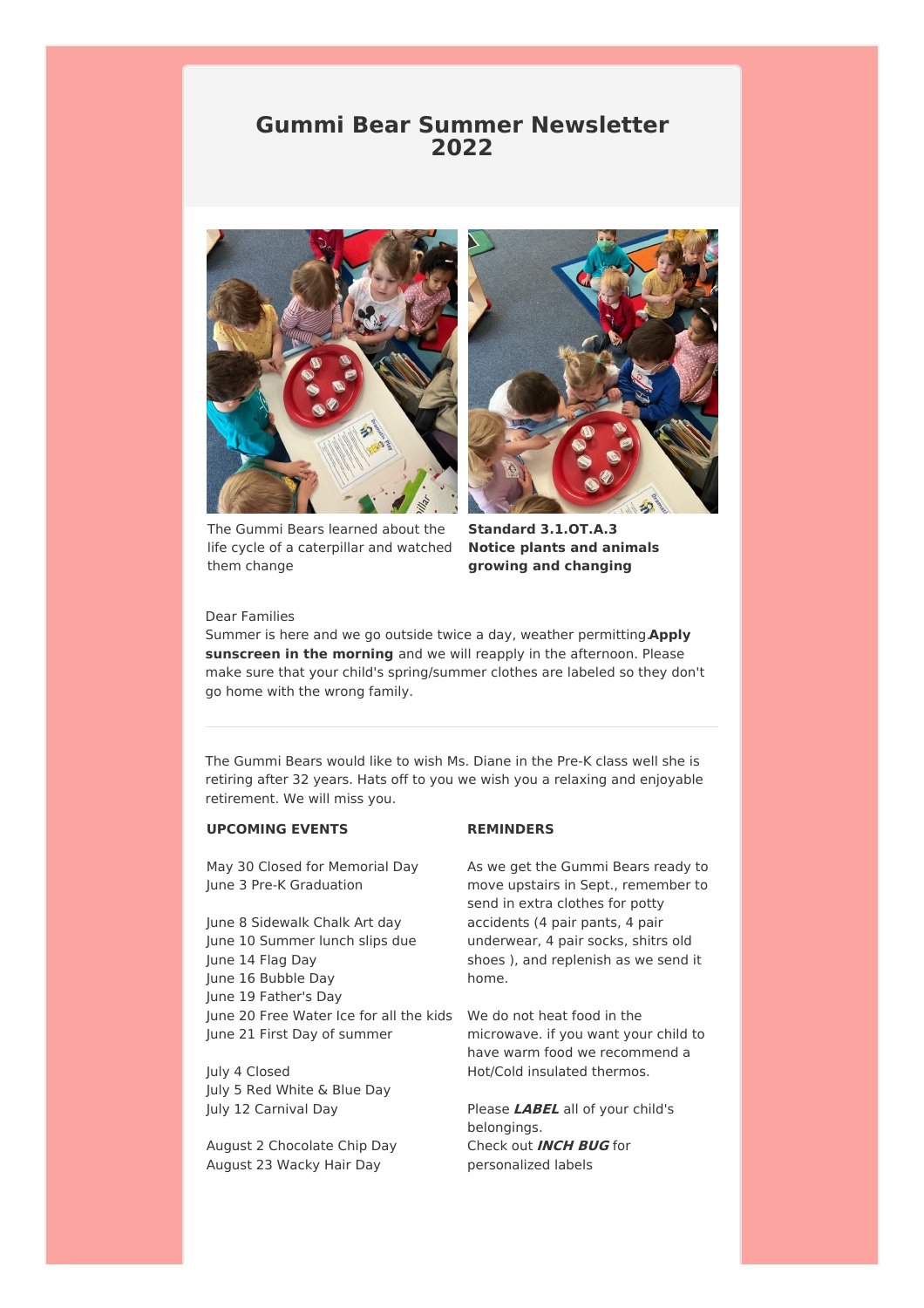## **POTTY TRAINING TIP OF THE MONTH:**

Children tend to show various signs of being ready to potty train. Some include; Pulling at a wet or dirty diaper and/or hiding to pee or poop.

### **SUMMER BIRTHDAYS**

Cathy 6/4 Jimmy 8/15 Eleanor 6/28 Ben 8/17 Stephen 7/22

Henry 7/3 Quinn 8/23 Miss Stacey 7/14 Izzy 8/27 Olivia 7/18 Emily H. 8/29

## **Sign Language**

JUNE Thank You, Father, Eat, More

JULY Thank You, More, Friend, Ball, Airplane

AUGUST Ball, Happy, Friend, Friend

## **THEMES FOR THE SUMMER**

JUNE Picnic, Father's Day, Summer, Red, White, & Blue

JULY Carnival, Sesame Street, Beach, **Transportation** 

AUGUST Baseball, Feelings, Zoo Animals, Feelings, Good Bye

## **BOOKS FOR THE MONTH**

**IUNE** Mimi and the Picnic, Papa's Day Surprise,We Love the Seaside, The Ants Go Marching

 $I\cup I$ At The Carnival, Tickle Me My Name is Elmo,Clifford's Beach Ball,The Wheels On The Bus

AUGUST Hit the Ball Duck, I Was So Mad, 1,2,3 To The Zoo, Get Happy, Hugs and **Kisses** 

# daddy





ide.com



ball



Sign Language

 $e_{cor}$ 

## **Center Wide News**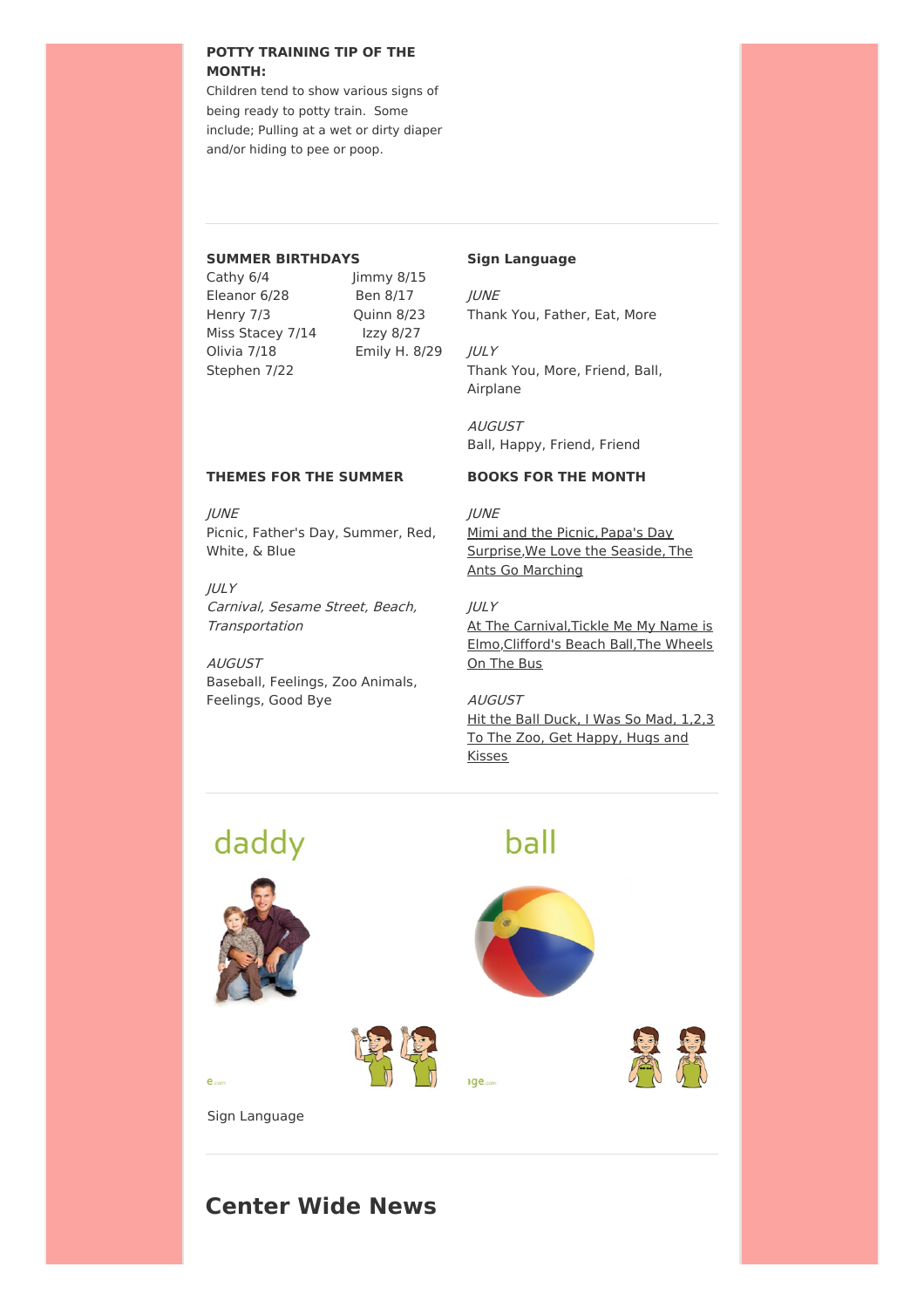### **Happy Father's Day!**

With the warmer weather here your child needs to have appropriate clothing in their lockers/cubbies. Please make sure there are at least 2 complete changes of clothes including socks for your child. **Every item MUST be LABELED with child's name.**

**HOT LUNCHES** – Remember to send in a drink!

## **Important safety issues:**

- 1. ALL children must wear **totally closed sneakers** every day! No sandals, flip flops, crocs, mountain shoes, etc. are allowed. Wood chips can get into the opening of these shoes which causes a safety concern.
- 2. Children wearing dresses or skirts **MUST wear shorts underneath**. This is for sanitary as well as safety reasons.
- 3. NO Lip balm, lotion, or sunscreen may be kept in a child's cubby, locker, or mail slot. These are labeled with cautions to keep out of reach of children and therefore must be stored in a locked cabinet. If any of these items are found they will be sent to the office and given to a child's adult family member to take home.
- 4. **SUNSCREEN** must be applied daily to your child before they come in. We will reapply sunscreen for the afternoon.

**Congratulations to our graduates.** The Koala Bear's and Pooh Bear's Graduation takes place on **Friday, June, 3, 2022**. They worked hard this year and are more than ready to head off to Kindergarten.

## **Saying good-bye to Ms. Diane**

At the end of this school year we will be saying good-bye to Ms. Diane, the Koala Bear room teacher, who will be retiring. She has been a teacher at Ardsley for over thirty years. She has constantly been someone who enjoys her class and brings fresh ideas to the classroom. We are sad to see her go but wish her a happy retirement filled with, hopefully, relaxation. Her shoes are going to be hard to fill.

Our summer camp rooms will be busy soon and our summer staff is ready with new innovative ideas! We have many new campers in the classrooms. Remember to bring your I.D. with you. We will need to card you until we know everyone! www.DayCareCentersInc.com

Click here to learn why positive mental health is essential to a child's healthy development from birth. There's also information on how a parent's mental health can affect their child.

Pennsylvania CHIP offers care for children by providing benefits to cover behavioral health care.

Visit www.chipcoverspakids.com for more information on the mental health services covered by PA CHIP and how to apply.

□ PA DHS resource for families called COMPASS:

https://www.dhs.pa.gov/Services/Assistance/Pages/COMPASS.aspx Resources on emotional wellness from www.HealthyChildren.org. This article covers coping with stress, handing anger, using tools like meditation and yoga for children, etc.

#### **Upcoming Events**

Please check our calendar regularly for all our daily activities.

Ms Michelle, Ms Flo, Ms D, & Ms Stacey

GummiBearRoom@gmail.com 215-572-0862 ext 203